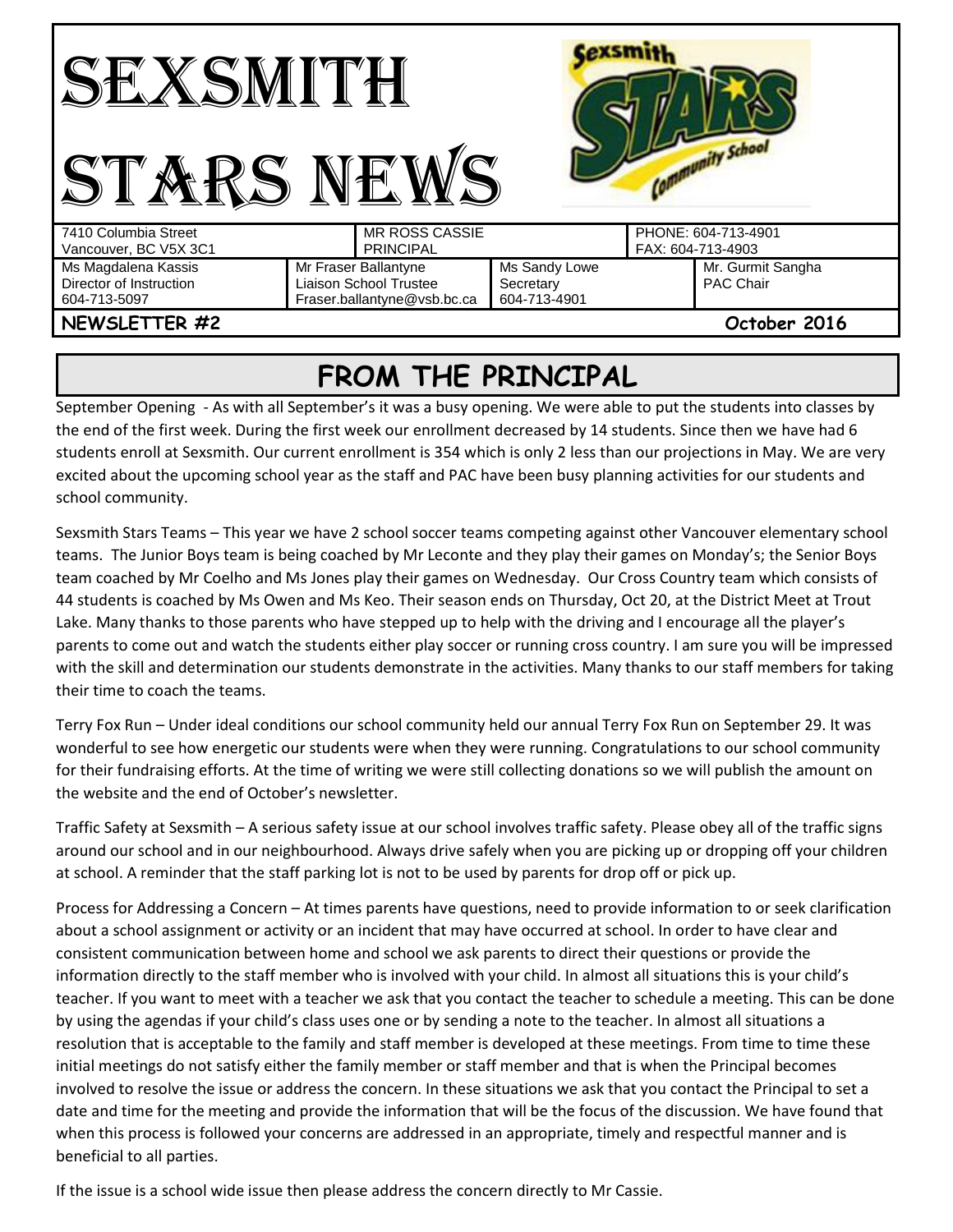School Code of Conduct – In the next few weeks each student will be receiving a copy of the school's Code of Conduct. This document outlines what the behavioral expectations are for our school community members. Please take the time to read and review the Code of Conduct with your child when they bring it home.

Tardiness and Extended Absences – This is a reminder to all families about the importance of our children arriving on time and with all the materials needed for the day at school.

Instruction begins at 9:00 and 12:57 – these are not the times at which students should be arriving at school but when instruction begins. At 8:55 and 12:55 warning bells ring for the students to proceed to their classrooms. When students arrive late for class not only are they hindering their own learning but also disrupting the learning of the whole class. Please be diligent in ensuring your child arrives at school on time and prepared for the day.

Extended absences from school are also a problem that can occur. We strongly recommend that unless the situation is an emergency, students should not be away for any extensive periods of time during the school year. If your child is going to be away for a period of time you must write a letter to Mr. Cassie explaining the reason for absence and the duration of time your child will be absent. Please note when your child is absent for an extended period of time for any reason but health, the education program for the child becomes the responsibility of the parent. School staff will not be responsible for preparation of or assessment of any work that the child does during their extended absence. Extended absences can have an impact on your child's progress as reported on their report cards.

When Should I Keep My Sick Child Home From School? – If your child is not feeling well especially if they have flu like symptoms, we are asking that you keep your child at home until they have recovered. If they are sent to school when they are sick, the germs they are carrying can spread rapidly between students and staff. Some children and adults are more vulnerable than others. Please do your part to keep the school healthy by keeping sick children at home.

Most Important 20 Minutes of the Day – This next piece is from an article I read many years ago but I still think is a good thing to do with our younger students and is entitled " The Most Important 20 Minutes of the Day"

- A young child's growing mind needs active play and live conversation just as much as a body needs exercise. Books boost the imagination in a way TV can't. Try limiting your family's tv time to one hour a day.
- Books open a world of wonders to child and parent alike. Learning from reading aloud stories is learning that sticks because the mind is active at work.
- Nothing is more restful after a tough day than reading with your child. Mom or Dad feel happy and the children calm down after a busy day for themselves as well.
- Readers are leaders! Children who read … succeed

PAC Information – We held our first PAC Meeting of the year on September 29. Many thanks to the 20 parents who were in attendance on that night. At the meeting the PAC approved a request for \$ 4000 from the early primary and Kindergarten staff to support our Home Reading program and Kindergarten classroom programs. Our Hot Lunch program is up and running and our first term orders were very strong. This year the chocolate sales sponsored by the PAC will be held in November. It was decided that this year only chocolate covered almonds will be sold. Also discussed were the Diwali Festival that will be occurring on November 23, and the Santa Breakfast on December 16 which again will involve the Rotary Club. Our next meeting will be held on Thursday, October 27 and at that meeting the main topic to be presented will be the New Education Plan.

We look forward to seeing you at the meeting on the  $27<sup>th</sup>$ !

September 30 Pro D Day – On our first Pro D Day, our staff worked with noted educator, Ms Linda O' Reilly. Ms O Reilly has developed a program called the Navigator that provides many great tools to support the implementation of the New Education Plan by our teachers in all subject areas and with all of the core competencies of the Plan. The implementation of the Plan will be an on- going process over the next few years and the work we did with Ms O Reilly will assist us both with our short term and long term planning. It was a most rewarding day for our staff.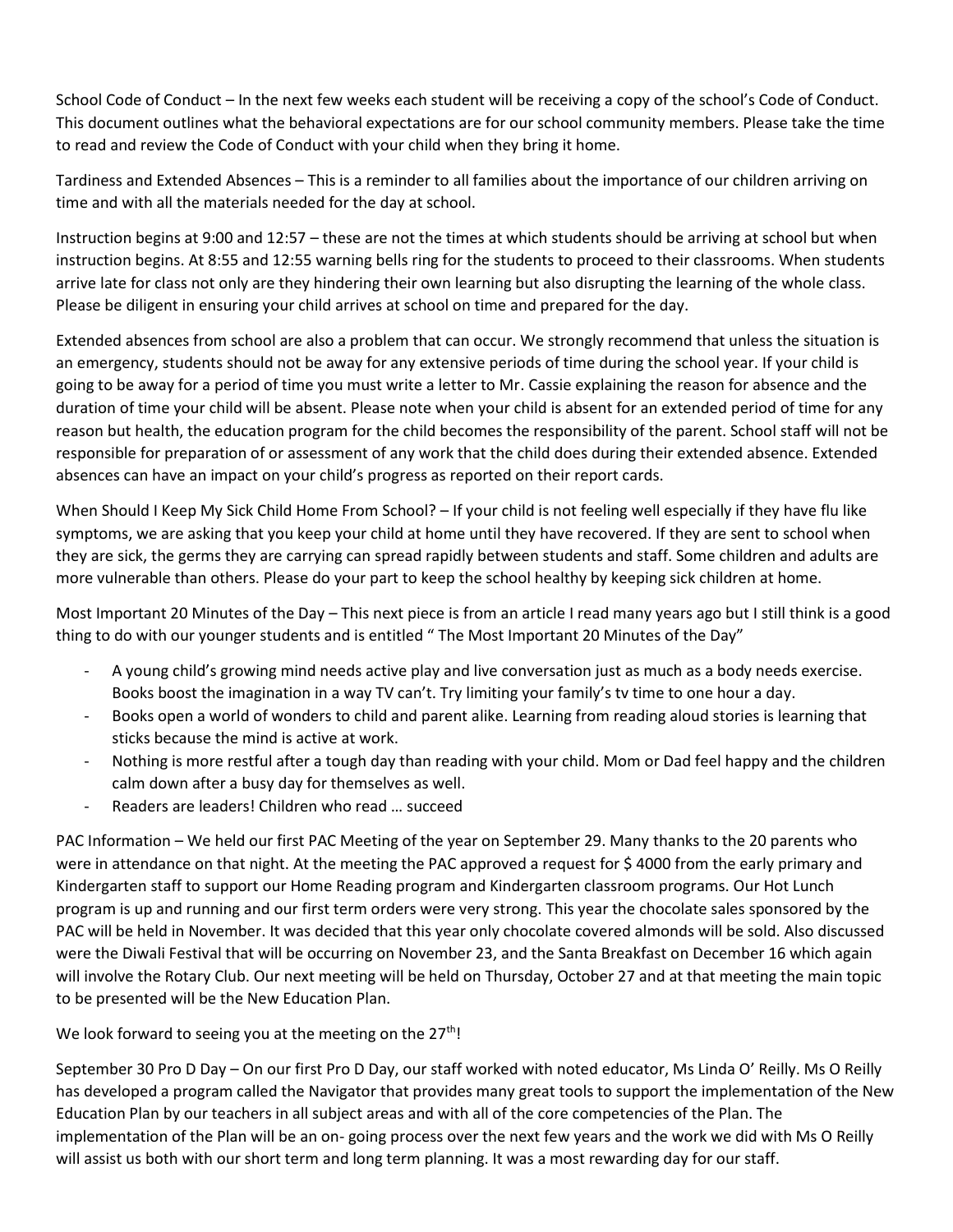Sexsmith Most Magnificent School Project – As you are aware we are focusing on the Critical Thinking core competency that is part of the New Education Plan. To launch this school wide focus, our students participated in a school wide event called Sexsmith's Most Magnificent Thing project. Below is a wonderful summary of this project written by Ms Gear, our Literacy Support Teacher. Already we are starting to hear the students say – Hmm; Huh and Aha. Ask your children what this means and they will be able to explain to you through these words the three phases of Critical Thinking.

## Sexsmith's Most Magnificent School Project

If you tell me, I will forget. If you teach me, I will remember. If you involve me, I will learn.

Ben Franklin

As you may be aware, the curriculum in B.C. has been redesigned to reflect a more inquiry based approach to learning and teachers are beginning to implement many of the new ideas into their units of study. This year, Sexsmith School is specifically focusing on one of the three core competencies of the new curriculum – critical thinking. Critical thinking is an approach to learning that involves analyzing, questioning and developing a plan, idea, product or thought. Rather than just memorizing new information, we are asking students to think, question and form their own ideas and opinions about it.

To launch this school-wide focus, we embarked on a school-wide project *called Sexsmith's Most Magnificent Thing*. Students learned about the project at our first school-wide assembly. Ms. Gear explained the three phases of critical thinking – ANALYZE-QUESTION-DEVELOP and shared the book *The Most Magnificent Thing* by Ashley Spires. Students were then shown how to use their critical thinking as they began to transform their empty boxes into their own 'Most Magnificent Thing'.





First, students *analyzed* their own empty box – carefully looking at size, shape and special features.

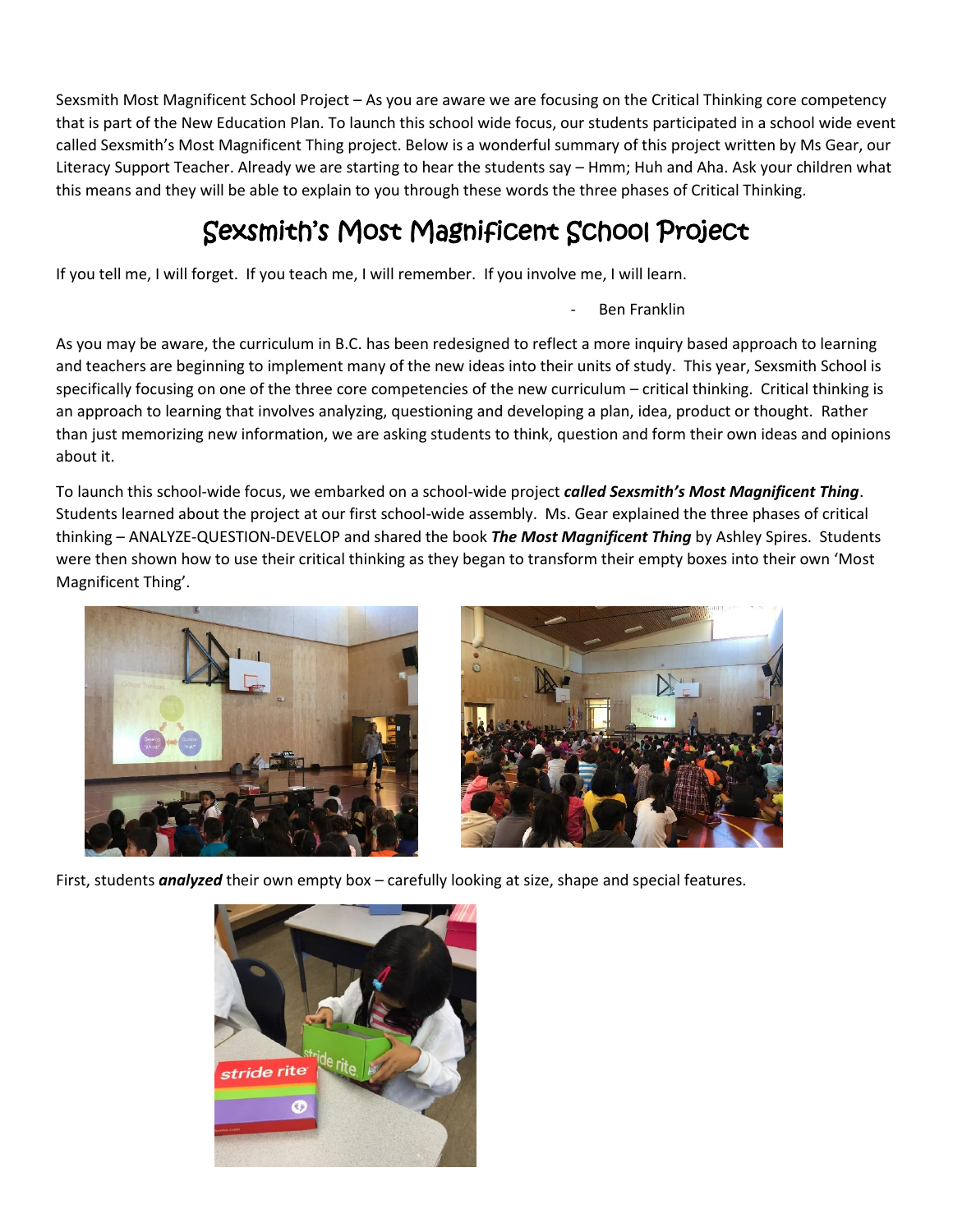Next, they *questioned* what they were going to make, what materials they might need and what potencial problems they may run into.

Finally, they developed a plan for their project and then they were ready to set to work!





During the week, students spent many hours working on transforming their box into something magnificent. They were encouraged to practice their critical thinking skills during the process. If something wasn't working they tried to analyze, question and develop a new plan. The school was buzzing with excitement and thinking!





Last Tuesday, the students and teachers were given an opportunity to walk through other classes to view all of the 'Magnificent Things'! WOW! It was incredible to see how many different creations the students came up with – jet packs, miniature rooms, soccer games, castles, maps, musical instruments, telephones, puppet shows, and even a vending machine that actually worked! The students really demonstrated all the aspects of independent, project-based learning and critical thinking skills, while having fun at the same time! It truly was a Most Magnificent project!